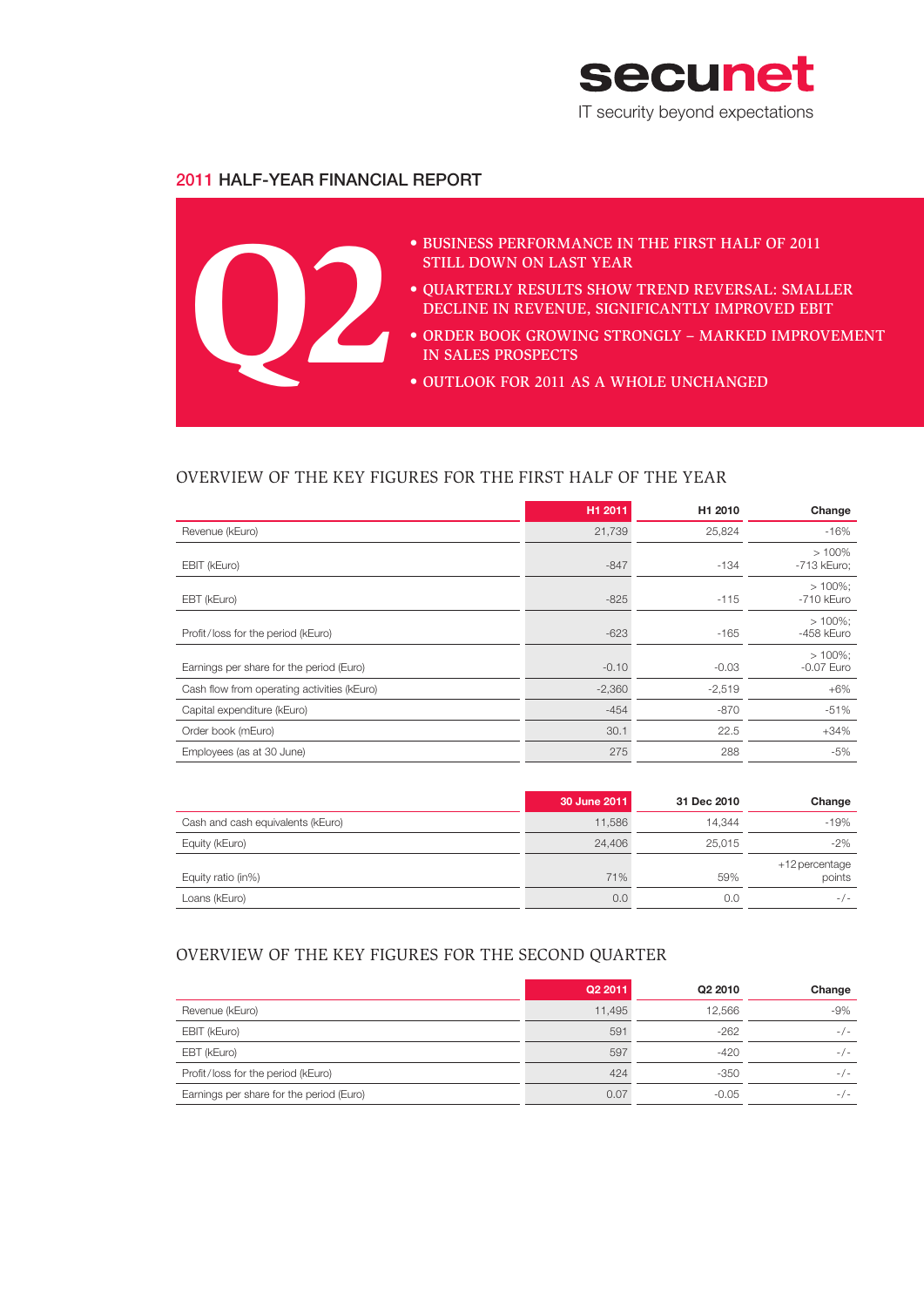## SECUNET SHARE DATA

| Reuters     | YSNG.DE      |
|-------------|--------------|
| Bloomberg   | <b>YSN</b>   |
| <b>WKN</b>  | 727650       |
| <b>ISIN</b> | DE0007276503 |

|                       | 30 June 2011      | <b>30 June 2010</b> |
|-----------------------|-------------------|---------------------|
| Price (Euro)          | 10.90             | 11.10               |
| Number of shares      | 6,500,000         | 6,500,000           |
| Market capitalisation | 70.850.000        | 72,150,000          |
| 52W high/low (Euro)   | H: 12.69/L: 10.00 | H: 11.18/L: 4.20    |

|                                    | H1 2011 | H <sub>1</sub> 2010 |
|------------------------------------|---------|---------------------|
| Average daily XETRA trading volume | .458    | 2.908               |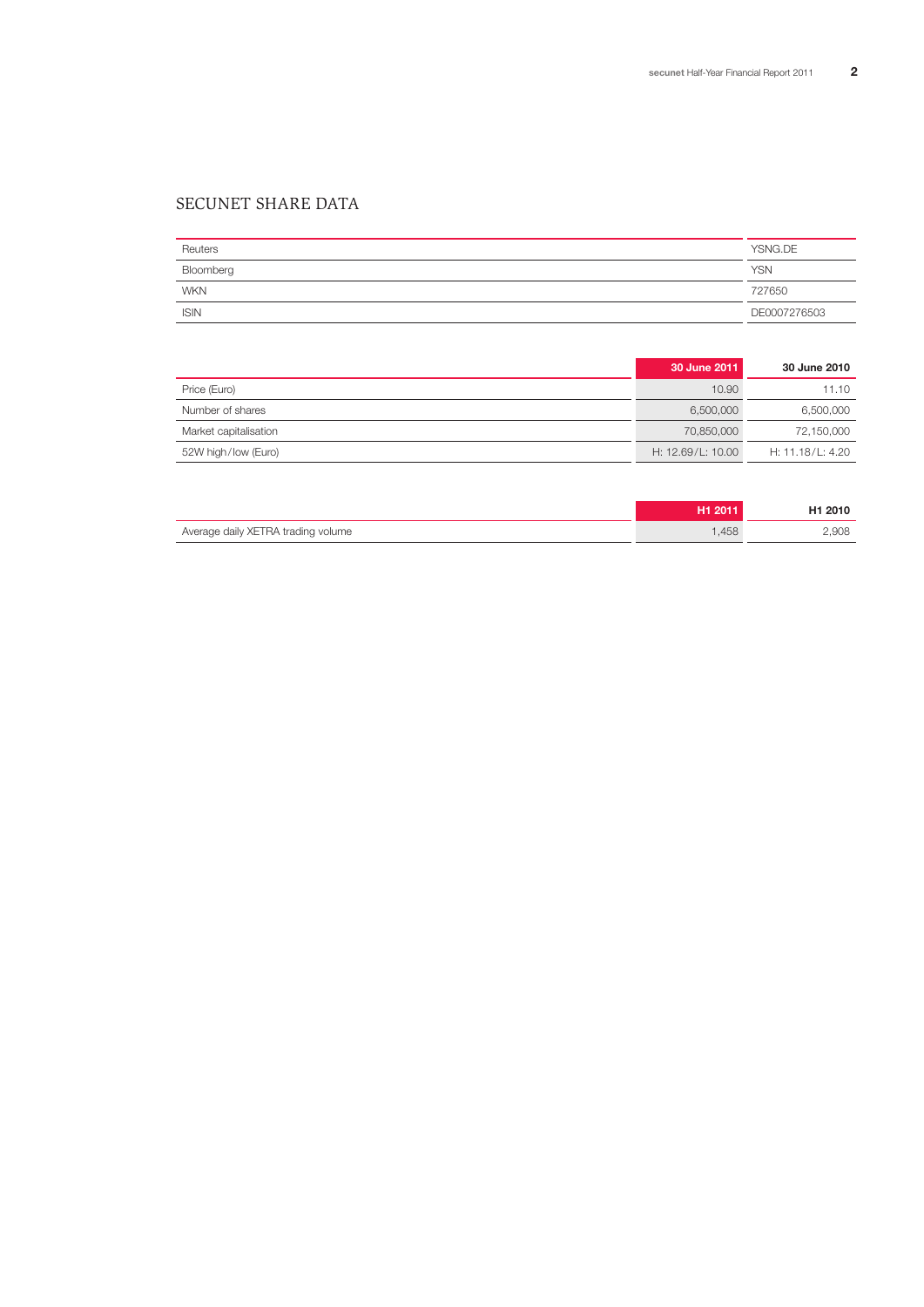## Interim Group Management Report for the first half of 2011

#### REVENUE PERFORMANCE

As announced, the secunet Group generated lower revenue in the first half of 2011 than in the same period last year: Revenues for the period January to June 2011 totalled Euro 21.7m, 16% lower than last year's total of Euro 25.8m.

The reason for this year-on-year decline was the postponement of major projects in the High-Security business unit. The impact of this can be clearly seen when viewed by segment: The largest decline in revenue was recorded in the High Security business unit (*SINA* product line, crypto technology for public sector consumers), where revenue declined by 37% from Euro 14.9m to Euro 9.4m.

At the same time, the revenue generated by the Government business unit, which supplies federal, state and municipal administrative authorities with IT security solutions, increased. Sales rose by 6% to Euro 7.4m compared with the first half of 2010, during which sales totalling Euro 7.0m were generated.

The Public Sector division, which supplies authorities and other public sector bodies as well as international organisations, and which encompasses the High-Security and Government business units, generated revenues of Euro 16.8m in the first half of 2011. Compared to last year's figure of Euro 21.9m this represented a decline of 23%. Nevertheless, at 77% (last year 85%) the Public Sector division is still the biggest contributor to group revenue.

The Private Sector division generated 23% (last year 15%) of group revenue in the first half of 2011. It focuses on the IT security needs of companies in the private sector. The Private Sector division comprises the Business Security and Automotive Security business units. Due to its size, the latter is included under "other units". In the first six months of 2011, the revenues of the Business Security business unit increased by 4% from Euro 3.4m to Euro 3.5m.

In previous years secunet has observed a strong quarter-on-quarter increase in revenue towards the end of the year. This is due to the nature of the procurement processes of public sector consumers, which make up the bulk of its clientele. Looking at the quarterly revenue trend it is clear that this trend will also continue in the 2011 financial year. Compared to previous years, 2011's business performance will be even more reliant on the second half of the year.

#### EARNINGS PERFORMANCE

Other operating income generated in the secunet Group fell from Euro 1.1m during the first six months of 2010 to Euro 0.6m during the same period of this year.

Changes in the individual expense items were as follows:

The cost of materials decreased significantly by 38% or Euro 3.7m from Euro 9.7m in the first half of 2010 to Euro 6.0m in the first half of this year. The reason for this is the reduction in *SINA* (High-Security business unit) sales and consequently the lower demand for the corresponding hardware components.

Personnel expenses fell by 6% from Euro 11.4m in January-June 2010 to Euro 10.7m in the same period of this year. This decrease was mainly caused by the reduced provision for variable remuneration. In addition, the size of the workforce was reduced.

Depreciation and amortisation remained virtually unchanged in the first half of 2011 at Euro 0.5m.

Other operating expenses increased by Euro 5.6m or 6% in the first half of 2010 to Euro 5.9m in the period January to June 2011. The reason for this is a temporary increase in expenditure on external support services in the first half of 2011.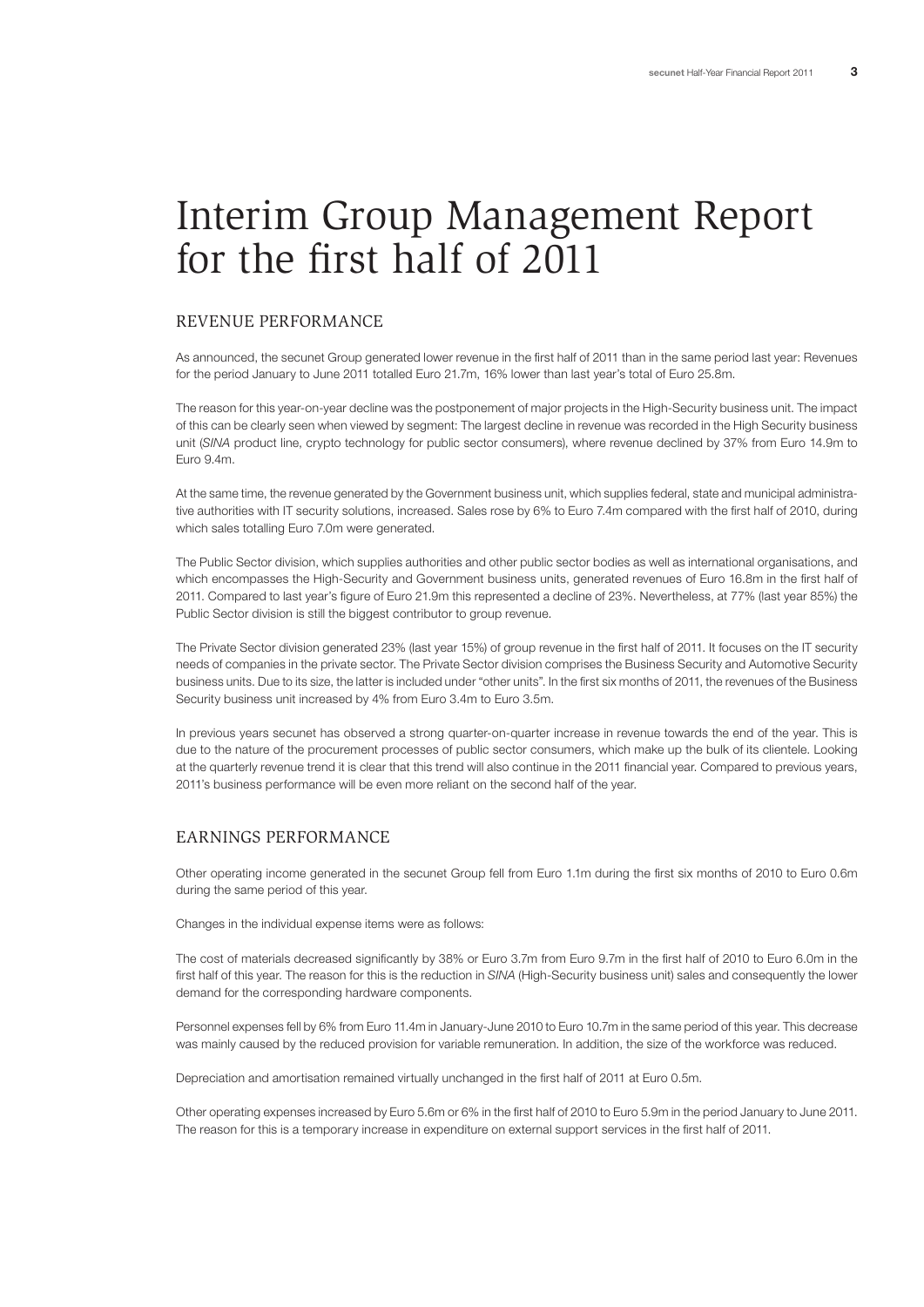In total, expenses in the secunet Group decreased from Euro 27.1m in the first half of 2010 to Euro 23.1m in the same period in 2011. As a result, the secunet Group finished the first six months of 2011 with earnings before interest and taxes (EBIT) of Euro -0.8m compared with Euro -0.1m in the first half of 2010.

While EBIT was negative at Euro -0.3 m in Q2 2010, EBIT was Euro 0.6m in Q2 2011. The significant improvement is due to the changing composition of revenues (increased licensing and hardware business).

The half-yearly financial results for 2010 and 2011 were almost identical. Earnings before taxes (EBT) decreased from Euro -0.1m in the first six months of 2010 to Euro -0.8m during the same period this year. Due to the recognition of deferred taxes in the first quarter of 2011, there was a net tax benefit of Euro 0.2m compared to an expense of Euro 0.05m last year. The result for the first six months of 2011 was therefore Euro -0.6m, compared with Euro -0.2m last year. Earnings per share decreased by Euro -0.03 for the period January to June 2010, to Euro -0.10 for the same period in 2011.

#### ORDER BOOK

The secunet Group's order book at 30 June 2011 stood at Euro 30.1m compared with the previous year's figure of Euro 22.5m, an increase of 34%. The background is a significantly increased order intake due to increasing demand, in particular on the part of the German army, a major customer.

#### CAPITAL EXPENDITURE

secunet invests mainly in the procurement of new and replacement hardware, software and other business equipment. In the first six months of 2011 the Group invested Euro 0.4m, compared to Euro 0.8m in the same period last year. In the first half of 2010 large amounts were invested in improving the company's IT systems.

### FINANCIAL POSITION AND NET ASSETS

The balance sheet of secunet Security Networks AG on 30 June 2011 includes, as was the case in the first quarter of this year, four items that have altered significantly since the end of 2010. These are:

- Trade receivables, down by Euro 5.6m compared to 31 December 2010. As the focus of secunet's business is in the fourth quarter, receivables are high at the end of the year and then decline significantly during the first months of the year.
- Simultaneously and for the same reason, trade payables declined by Euro 3.9m. The increased amount of business in the fourth quarter also increases the cost of materials, resulting in higher payables on the reporting date, which then also decline at the beginning of the year.
- During the first half of the year, provisions also fell by Euro 2.3m due to the payment of variable compensation components, among other things.
- Influenced by this, cash and cash equivalents declined by around Euro 2.7m, from Euro 14.3m at the end of 2010 to Euro 11.6m as at 30 June 2011.

secunet has taken out no loans and therefore had a debt/equity ratio of 0% at the end of the first half of 2011.

Cash flow from operating activities in the first half of 2011 amounted to Euro -2.4m and was therefore almost unchanged from the same period last year (Euro -2.5m). There are however differences in the structure of the cash flow: lower earnings (Euro 0.6m), lower incoming payments from receivables (Euro 1.4m), lower payments of payables (Euro 3.4m) and higher tax payments (Euro 1.1m). The effects essentially balance each other out, as a result of which the cash flow amount is comparable to last year.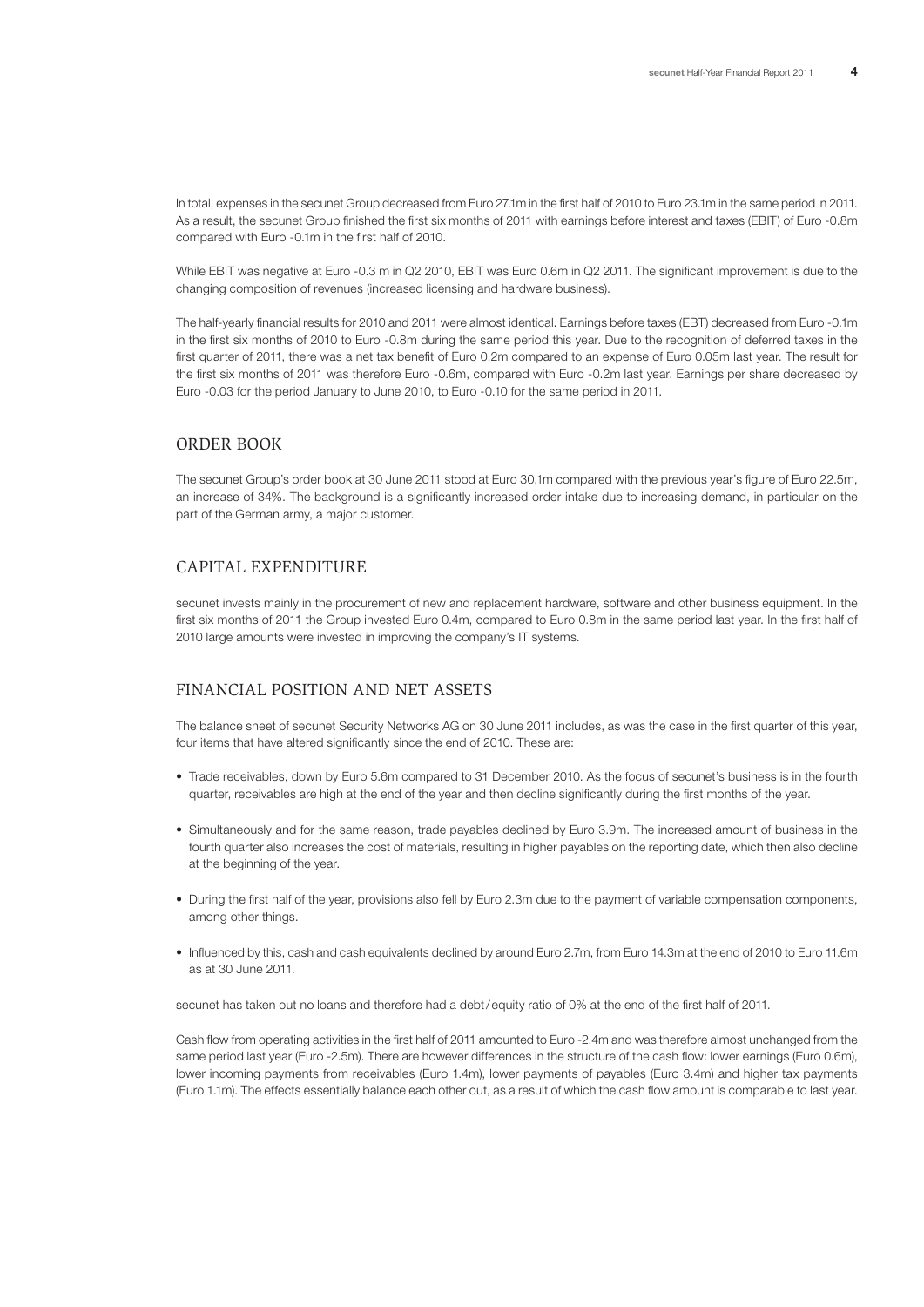#### EMPLOYEES

As at 30 June 2011, the number of secunet Group employees was 275. This represents a decrease in headcount of 13 people or 5% compared with the same reporting date last year. The main reason is the termination of the operations of subsidiaries secunet s.r.o. in Prague/Czech Republic and secunet SwissIT AG in Solothurn/Switzerland.

#### OPPORTUNITIES AND RISKS

Since the end of the 2010 financial year there has been no change in the principal opportunities and risks as described in the Annual Report for 2010.

## **OUTLOOK**

High-quality IT security is a market with good prospects. News stories about cyber attacks, data theft and industrial espionage are increasing in frequency, which makes it clear that the threat is growing, both for public bodies and private companies. At the same time, public awareness of the problem is increasing noticeably. Both factors are having a positive influence on secunet's sustainable business development.

secunet Security Networks AG's sales situation is characterised by resurgent demand. Rising procurement is reflected in the growing order intake and in the significantly larger order book. Some of these new projects will be implemented in 2011 and consequently be reflected in the figures. secunet is currently concentrating on completing an advanced hardware encryption system. There is a good chance that the first deliveries of this system will be made this year.

Traditionally, secunet Security Networks AG records most of its business in the second half of the year. This year's figures indicate that this also is likely to also be the case in 2011.

For these reasons, the Board of Management of secunet Security Networks AG confirms its forecast for 2011. It expects revenues to be slightly lower than last year and the EBIT margin to be the same as last year.

This half-year report contains statements regarding the future performance of secunet Security Networks AG and economic and political developments. These statements are opinions that we have formed based on the information currently available to us. If the underlying assumptions are not met or other risks arise, actual results may differ from our expectations. We cannot therefore offer any guarantee as to the accuracy of these statements.

Essen, 9 August 2011

Dr. Rainer Baumgart Thomas Koelzer Thomas Pleines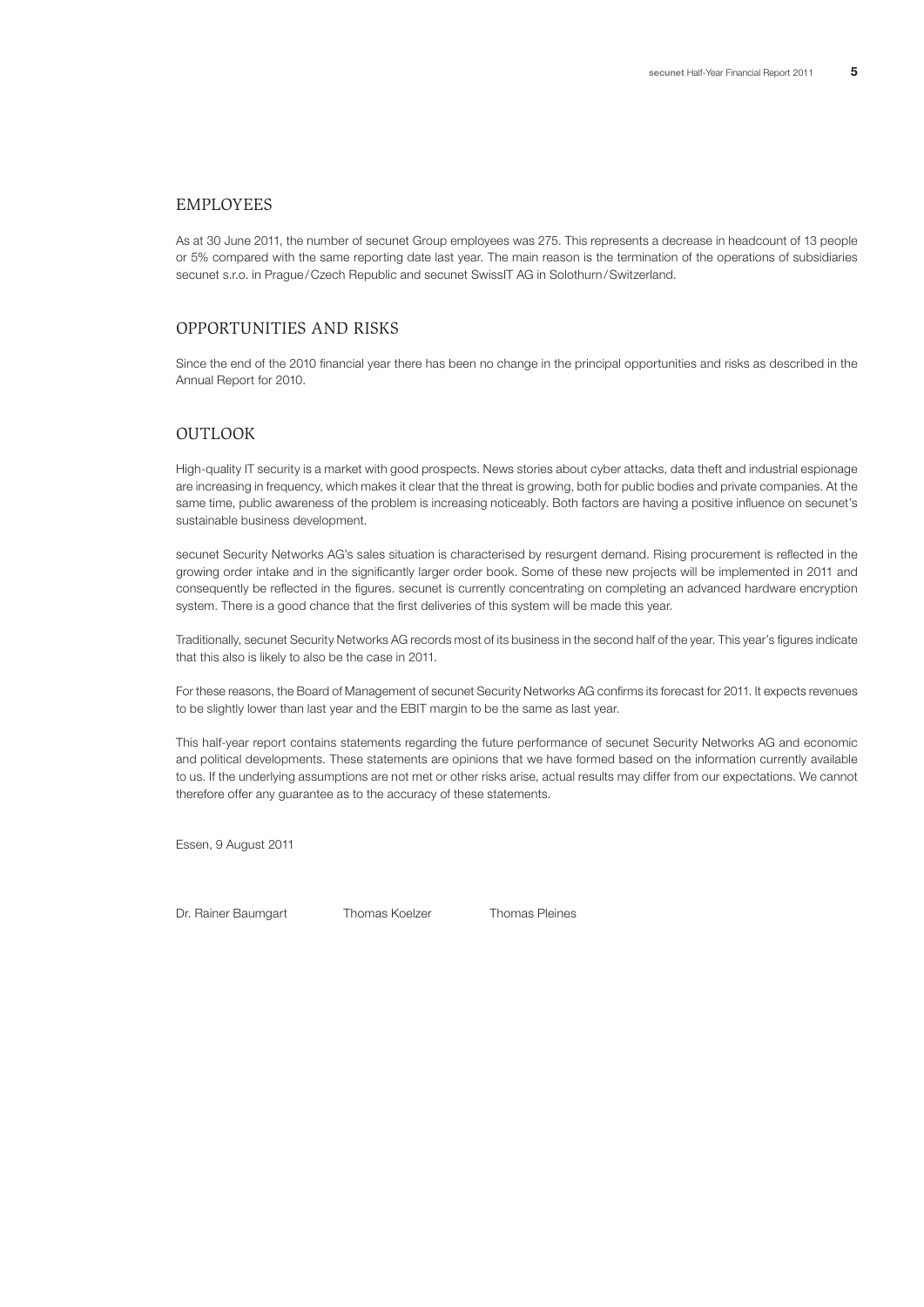# Condensed consolidated interim financial statements for the first half of 2011

## CONSOLIDATED BALANCE SHEET OF SECUNET SECURITY NETWORKS AG (IFRS) AS AT 30 JUNE 2011

| <b>Assets</b><br>in Euro          | 30 June 2011  | 31 Dec 2010   |
|-----------------------------------|---------------|---------------|
| <b>Current assets</b>             |               |               |
| Cash and cash equivalents         | 11,586,335.80 | 14,344,166.94 |
| Trade receivables                 | 13,472,279.69 | 19,038,529.91 |
| Intercompany receivables          | 169,853.72    | 145,262.57    |
| Inventories                       | 1,690,810.96  | 2,292,690.79  |
| Other current assets              | 254,011.27    | 89,161.47     |
| Current tax assets                | 635,907.85    | 0.00          |
| <b>Total current assets</b>       | 27,809,199.29 | 35,909,811.68 |
|                                   |               |               |
| Non-current assets                |               |               |
| Property, plant and equipment     | 1,592,431.92  | 1,612,067.15  |
| Intangible assets                 | 225,027.88    | 288,983.80    |
| Goodwill                          | 2.950,000.00  | 2,950,000.00  |
| Non-current financial instruments | 1,196,717.98  | 1,144,215.00  |
| Deferred taxes                    | 668,981.05    | 277,540.53    |
| Total non-current assets          | 6,633,158.83  | 6,272,806.48  |
|                                   |               |               |
| <b>Total assets</b>               | 34,442,358.12 | 42,182,618.16 |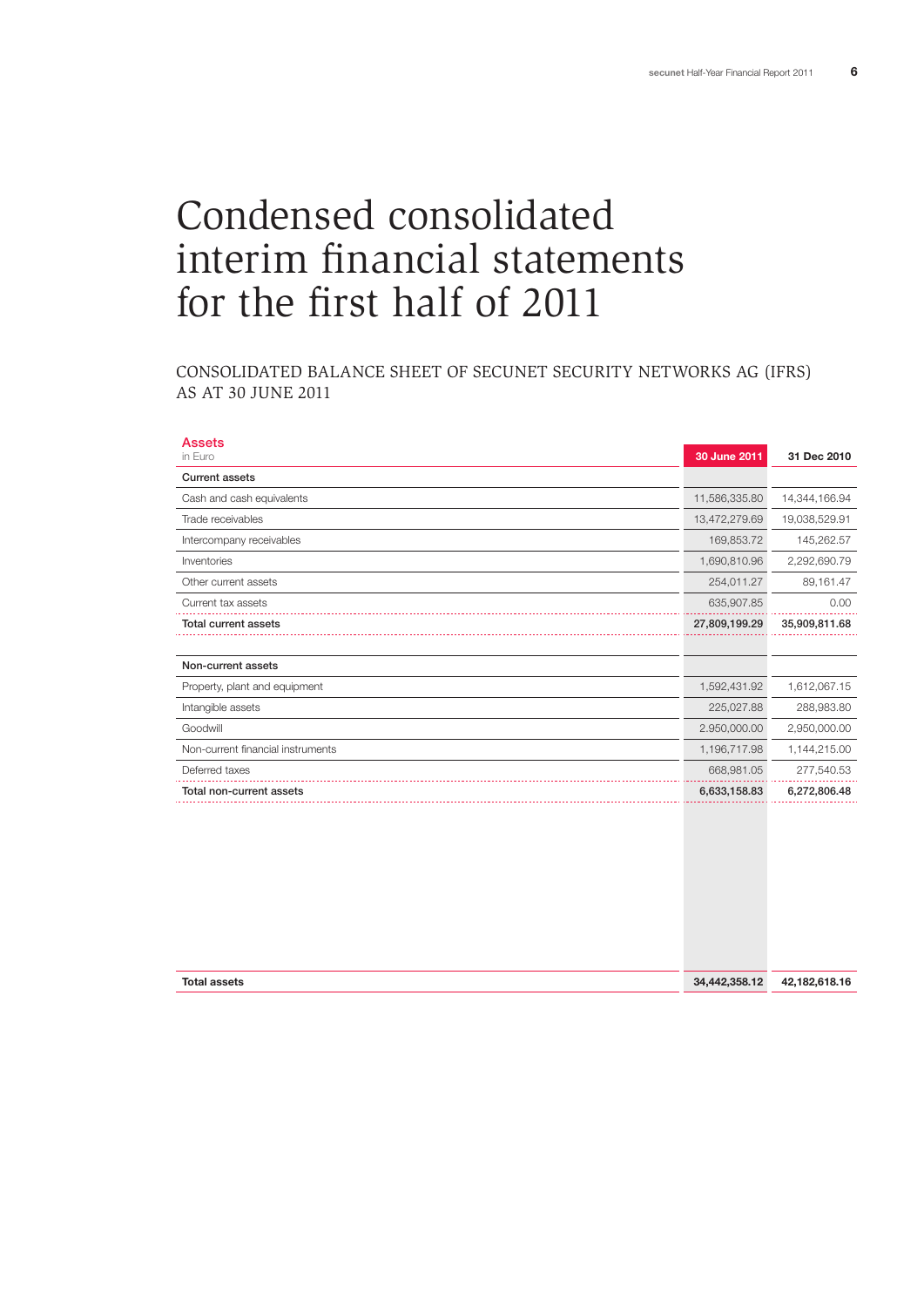| <b>Liabilities</b><br>in Euro               | 30 June 2011    | 31 Dec 2010       |
|---------------------------------------------|-----------------|-------------------|
| <b>Current liabilities</b>                  |                 |                   |
| Trade payables                              | 2,523,080.95    | 6,408,971.43      |
| Other provisions                            | 3,025,165.22    | 5,338,837.60      |
| Current tax liabilities                     | 165,614.42      | 769,236.56        |
| Other current liabilities                   | 628,026.32      | 1,432,933.94      |
| Prepaid expenses and deferred income        | 1,263,618.85    | 1,155,969.42      |
| <b>Total current liabilities</b>            | 7,605,505.76    | 15,105,948.95     |
|                                             |                 |                   |
| Non-current liabilities                     |                 |                   |
| Deferred taxes                              | 336,524.17      | 136,892.38        |
| Provisions for pensions                     | 1,989,561.00    | 1,820,684.56      |
| Other provisions                            | 103,779.00      | 103,779.00        |
| Total non-current liabilities               | 2,429,864.17    | 2,061,355.94      |
|                                             |                 |                   |
| Equity                                      |                 |                   |
| Subscribed capital                          | 6,500,000.00    | 6,500,000.00      |
| Capital reserves                            | 21,922,005.80   | 21,922,005.80     |
| Treasury shares                             | $-103,739.83$   | $-103,739.83$     |
| Group loss carryforward                     | $-3,309,090.15$ | $-5, 127, 020.82$ |
| Group profit/loss                           | $-622,539.78$   | 1,817,930.67      |
| Accumulated other comprehensive income/loss | 20,352.15       | 6,137.45          |
| Total equity                                | 24,406,988.19   | 25,015,313.27     |
|                                             |                 |                   |
| <b>Total liabilities</b>                    | 34,442,358.12   | 42,182,618.16     |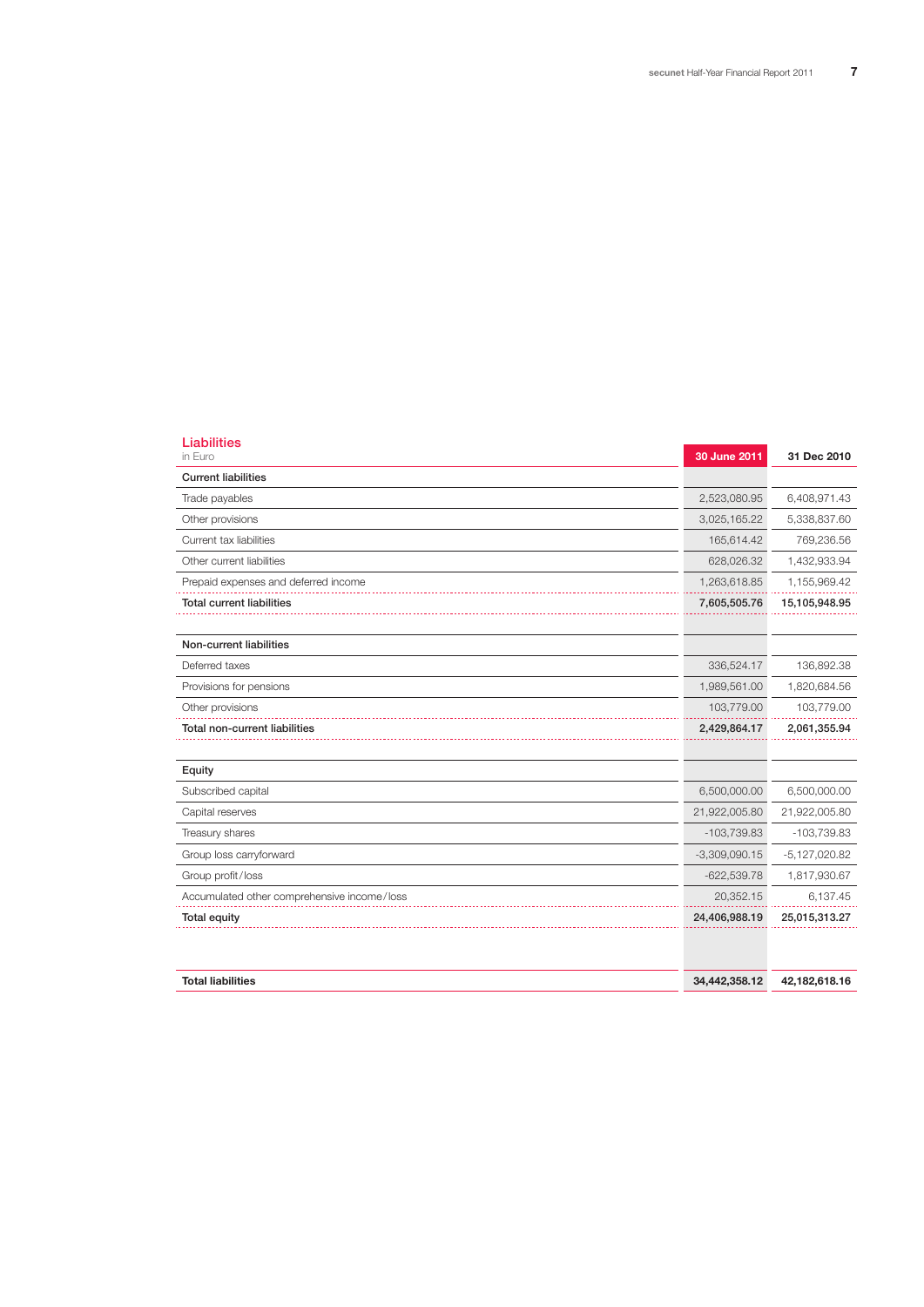## CONSOLIDATED INCOME STATEMENT OF SECUNET SECURITY NETWORKS AG (IFRS) FOR THE PERIOD FROM 1 JANUARY 2011 TO 30 JUNE 2011

| in Euro                                                          | $01$ Apr $-$<br>30 June 2011 | 01 Apr-<br>30 June 2010 | $01$ Jan-<br>30 June 2011 | $01$ Jan-<br>30 June 2010 |
|------------------------------------------------------------------|------------------------------|-------------------------|---------------------------|---------------------------|
| Revenue                                                          | 11,495,387.05                | 12,566,475.75           | 21,738,897.76             | 25,824,319.65             |
| Other operating income                                           | 158,207.62                   | 247.521.05              | 556.553.14                | 1,123,771.93              |
| Cost of materials                                                | $-3,410,510.57$              | $-4,074,058.90$         | $-6,015,496.82$           | $-9,654,704.03$           |
| Personnel expenses                                               | $-4,726,853.27$              | $-5,645,184.45$         | $-10,723,217.86$          | -11,366,428.35            |
| Depreciation and amortisation                                    | $-243,411.84$                | $-242,936.27$           | $-484,033.68$             | $-464,052.04$             |
| Other operating expenses                                         | $-2,681,739.05$              | $-3.113.687.58$         | $-5,920,056.39$           | $-5,596,451.83$           |
| Operating profit                                                 | 591,079.94                   | $-261,870.40$           | $-847,353.85$             | $-133,544.67$             |
|                                                                  |                              |                         |                           |                           |
| Interest income                                                  | 22,088.47                    | 10,068.78               | 46,195.84                 | 22,548.56                 |
| Interest expense                                                 | $-1,021.18$                  | $-2,548.93$             | $-2.308.02$               | $-3,405.69$               |
| Foreign currency gains/losses                                    | $-15,678.64$                 | $-165,947.59$           | $-21,091.30$              | $-600.03$                 |
| Earnings before tax                                              | 596,468.59                   | $-420,298.14$           | $-824,557.33$             | $-115,001.83$             |
|                                                                  |                              |                         |                           |                           |
| Income taxes                                                     | $-172,663.30$                | 70.343.52               | 202.017.55                | $-49.579.20$              |
| Profit/loss                                                      | 423,805.29                   | $-349.954.62$           | $-622.539.78$             | $-164.581.03$             |
|                                                                  |                              |                         |                           |                           |
| Earnings per share (diluted and undiluted)                       | 0.07                         | $-0.05$                 | $-0.10$                   | $-0.03$                   |
| Average number of shares outstanding (diluted, undiluted, units) | 6,469,502                    | 6,469,502               | 6,469,502                 | 6,469,502                 |

## CONSOLIDATED STATEMENT OF COMPREHENSIVE INCOME OF SECUNET SECURITY NETWORKS AG (IFRS) FOR THE PERIOD FROM 1 JANUARY 2011 TO 30 JUNE 2011

| in Euro                                                                        | $01$ Apr $-$<br>30 June 2011 | 01 Apr $-$<br>30 June 2010 | $01$ Jan-<br>30 June 2011 | $01$ Jan-<br>30 June 2010 |
|--------------------------------------------------------------------------------|------------------------------|----------------------------|---------------------------|---------------------------|
| Profit/loss for the period                                                     | 423.805.29                   | $-349.954.62$              | $-622.539.78$             | -164.581.03               |
| Currency translation differences<br>(change not recognised in profit and loss) | $-6.862.07$                  | $-11.485.31$               | 14.214.70                 | -57.254.84                |
| Comprehensive income/loss                                                      | 416,943,22                   | $-361.439.93$              | $-608,325.08$             | $-221.835.87$             |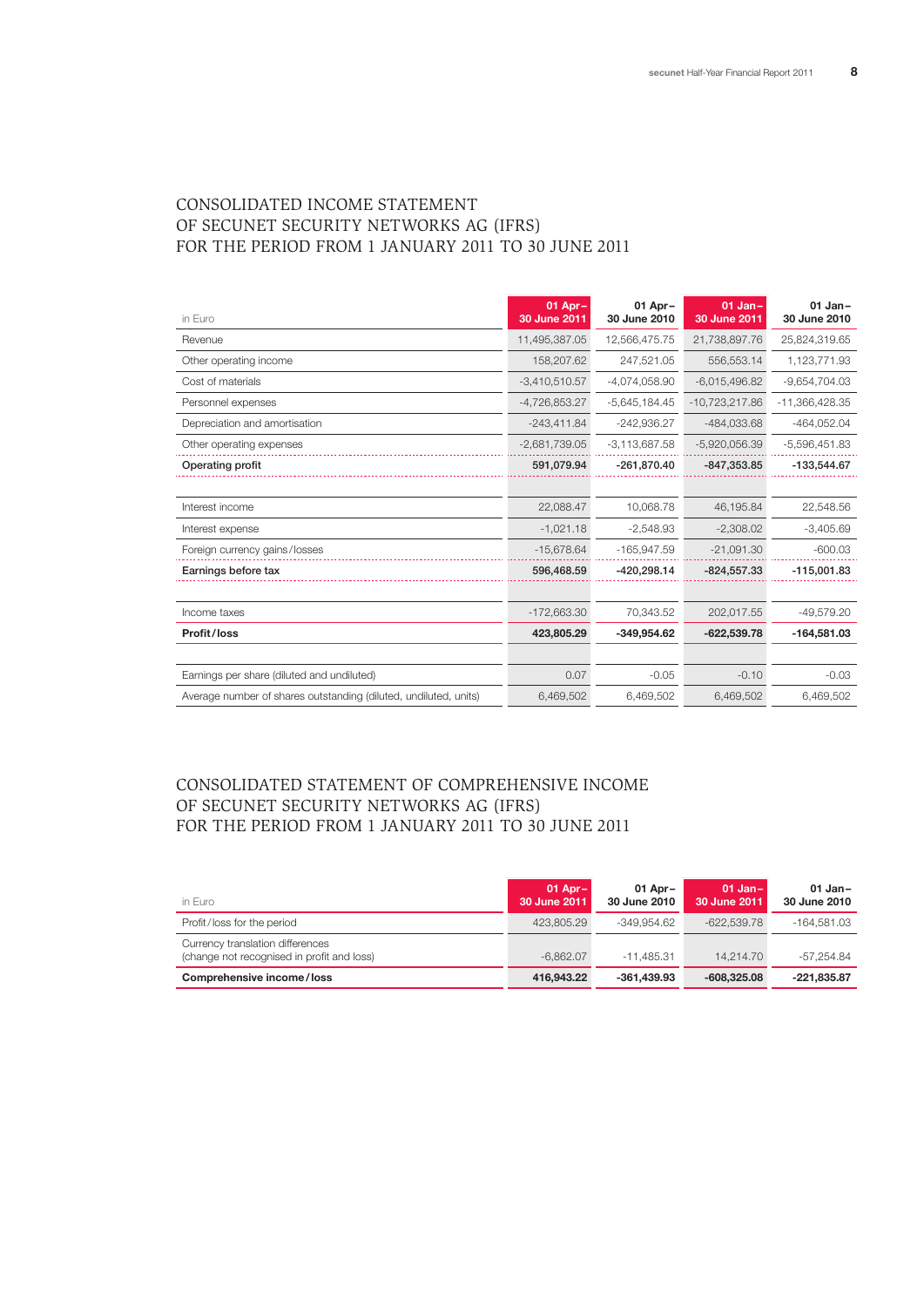## CONSOLIDATED CASH FLOW STATEMENT OF SECUNET SECURITY NETWORKS AG (IFRS) FOR THE PERIOD FROM 1 JANUARY 2011 TO 30 JUNE 2011

| in Euro                                                                                       | $01$ Jan-<br>30 June 2011 | $01$ Jan-<br>30 June 2010 |
|-----------------------------------------------------------------------------------------------|---------------------------|---------------------------|
| Cash flow from operating activities                                                           |                           |                           |
| Earnings before tax (EBT)                                                                     | $-824,557.33$             | $-115,001.83$             |
| Depreciation and amortisation                                                                 | 484,033.68                | 464,052.04                |
| Change in provisions                                                                          | $-2,144,795.94$           | $-2,101,058.42$           |
| Book gains/losses (net) on the sale of intangible assets and of property, plant and equipment | 1,007.00                  | 0.00                      |
| Interest result                                                                               | $-43,887.82$              | $-19,142.87$              |
| Change in receivables and other assets                                                        | 5,979,059.44              | 7,420,101.19              |
| Change in payables and deferred income                                                        | $-4,581,311.65$           | $-8,001,120.93$           |
| Tax paid                                                                                      | $-1,229,321.18$           | $-166,999.17$             |
| Net cash generated from operating activities                                                  | $-2,359,773.80$           | $-2,519,169.99$           |
|                                                                                               |                           |                           |
| Cash flow from investing activities                                                           |                           |                           |
| Purchases of intangible assets and of property, plant and equipment                           | $-401, 449.53$            | -817,813.39               |
| Purchases of financial assets                                                                 | $-52,502.98$              | $-52,502.96$              |
| Net cash generated from investment activities                                                 | $-453,952.51$             | $-870,316.35$             |
|                                                                                               |                           |                           |
| Cash flow from financing activities                                                           |                           |                           |
| Interest received                                                                             | 47,662.50                 | 22,548.56                 |
| Interest paid                                                                                 | $-2,308.02$               | $-3,405.69$               |
| Cash generated from financing activities                                                      | 45,354.48                 | 19,142.87                 |
| Effects of exchange rate changes on cash and cash equivalents                                 | 10,540.69                 | $-1,104.72$               |
| Changes in cash and cash equivalents                                                          | $-2,757,831.14$           | $-3,371,448.19$           |
| Cash and cash equivalents at the beginning of the period                                      | 14,344,166.94             | 14,669,268.94             |
| Cash and cash equivalents at the end of the period                                            | 11,586,335.80             | 11,297,820.75             |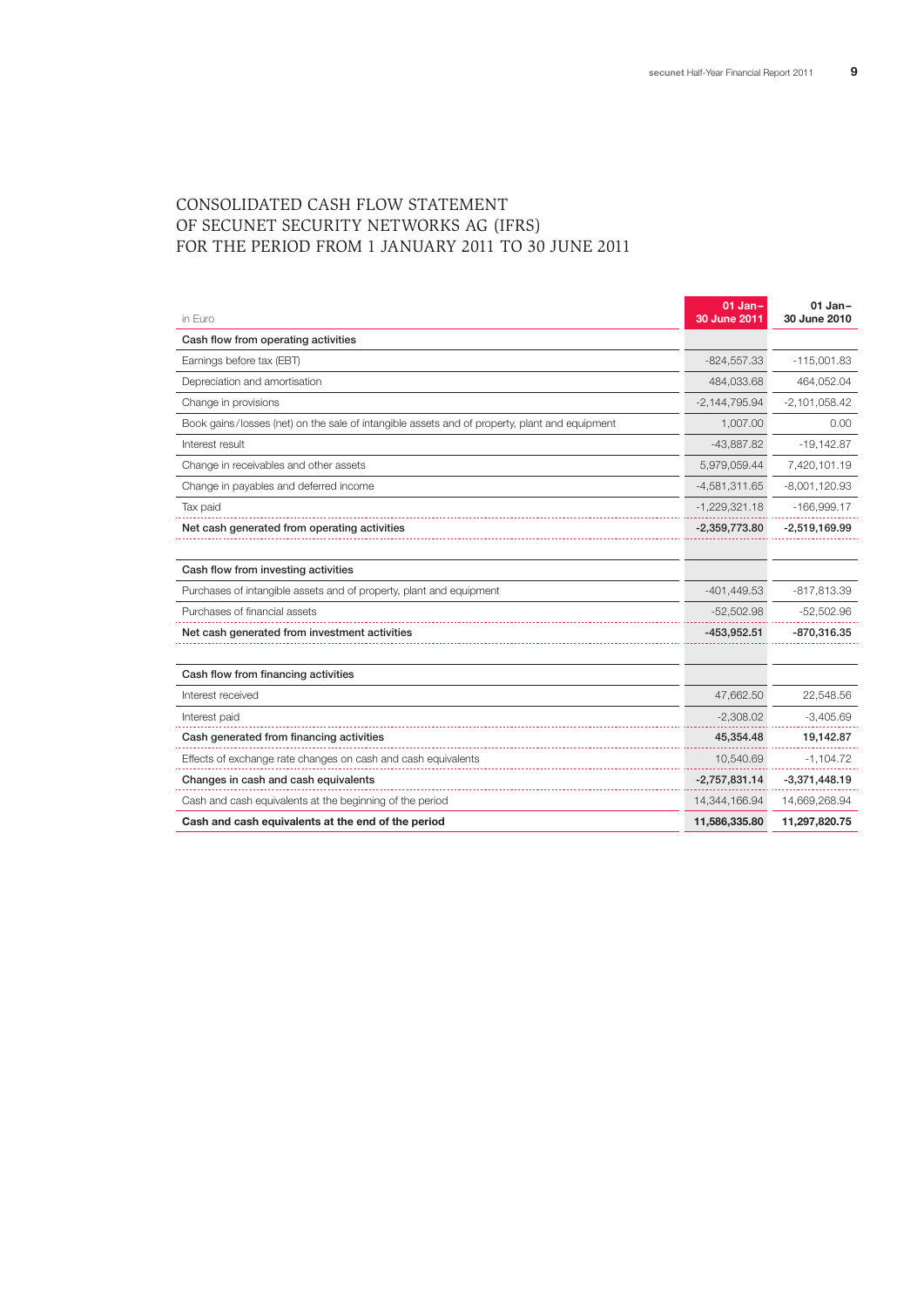## CONSOLIDATED STATEMENT OF CHANGES IN EQUITY OF SECUNET SECURITY NETWORKS AG (IFRS) FOR THE PERIOD FROM 1 JANUARY 2010 TO 30 JUNE 2011

| in Euro                                               | <b>Share</b><br>capital | Capital<br>reserves | <b>Treasurv</b><br>shares | Net<br>accumulated<br>losses | Accumulated<br>other<br>compre-<br>hensive<br>income/loss | Total         |
|-------------------------------------------------------|-------------------------|---------------------|---------------------------|------------------------------|-----------------------------------------------------------|---------------|
| Equity at 31 Dec 2009                                 | 6,500,000.00            | 21,922,005.80       | -103,739.83               | -5.127.020.82                | 18.664.20                                                 | 23,209,909.35 |
| Comprehensive income/loss<br>$01.$ Jan – 30 June 2010 |                         |                     |                           | -164.581.03                  | -57.254.84                                                | $-221,835.87$ |
| Equity at 30 Jun 2010                                 | 6.500.000.00            | 21.922.005.80       | -103.739.83               | -5.291.601.85                | -38.590.64                                                | 22.988.073.48 |
| Comprehensive income/loss<br>01 July $-30$ Dec 2010   |                         |                     |                           | 1,982,511.70                 | 44,728.09                                                 | 2,027,239.79  |
| Equity at 31 Dec 2010                                 | 6.500.000.00            | 21.922.005.80       | -103.739.83               | $-3.309.090.15$              | 6.137.45                                                  | 25,015,313.27 |
| Comprehensive income/loss<br>01. Jan - 30 June 2011   |                         |                     |                           | $-622.539.78$                | 14.214.70                                                 | $-608.325.08$ |
| Equity at 30 June 2011                                | 6,500,000,00            | 21,922,005.80       | -103.739.83               | $-3.931.629.93$              | 20.352.15                                                 | 24,406,988.19 |
|                                                       |                         |                     |                           |                              |                                                           |               |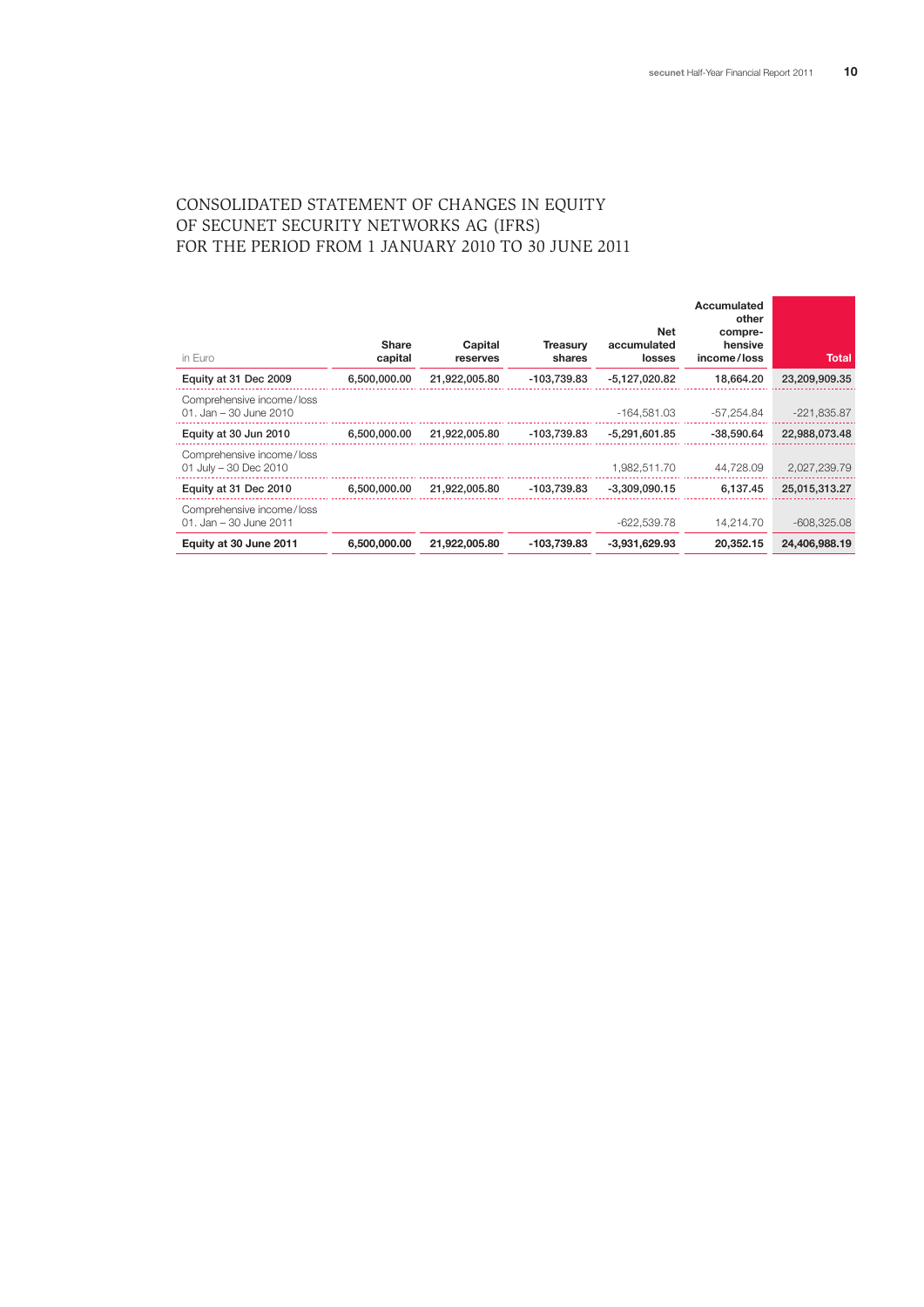# Explanatory report

The half-year financial report of secunet Security Networks AG dated 30 June 2011 was compiled in accordance with the International Accounting Standard (IAS) 34 "Interim Financial Reporting". This half-yearly report is condensed. It is to be read in conjunction with the IFRS consolidated financial statements dated 31 December 2010 (Consolidated Financial Statements). This half-yearly financial report was approved by the Board of secunet Security Networks AG on 9 August 2011.

### ACCOUNTING PRINCIPLES

The consolidation principles and currency translation method for the period from 1 January to 30 June 2011 were in accordance with those in the company's Consolidated Financial Statements for financial year 2010. The recognition and measurement methods were unchanged. The Consolidated Financial Statements of secunet Security Networks AG as at 31 December 2010 were produced on the basis of Sections 315 and 315a of the German Commercial Code (HGB) and in accordance with the International Financial Reporting Standards (IFRS) as they are to be applied in the European Union.

The figures shown in the balance sheet, consolidated income statement, consolidated statement of comprehensive income, consolidated cash flow statement and consolidated statement of changes in equity correspond to the normal course of business at secunet and do not include any extraordinary items.

A tax rate of 32.28% applies to the calculation of income taxes for national companies. Calculation of tax payable on income for foreign companies is based on the relevant rates of tax for those countries.

The preparation of the half-year financial report requires a series of assumptions and estimates on the part of the management. As a result, it is possible that figures reported in the interim report may deviate from the actual figures.

### CONSOLIDATED GROUP

In addition to secunet Security Networks AG, all subsidiaries over which secunet has the power to govern the financial and operating policies are included in the consolidated financial statements. In the reporting period and in financial year 2010 there were no minority interests in equity or in the profit or loss for the respective periods.

Compared with 31 December 2010, the consolidated group was unchanged as at 30 June 2011. The two consolidated subsidiaries secunet s.r.o., Prague/Czech Republic, and secunet SwissIT AG, Solothurn/Switzerland, are in liquidation.

#### TREASURY SHARES

As at 30 June 2011, the company held 30,498 treasury shares, the same figure as at 31 December 2010; this equates to 0.5% of the share capital.

#### SEGMENT REPORTING

The secunet Group is divided into the *Public Sector* division, made up of the *High Security* and *Government* business units, and the Private Sector division, made up of the *Business Security* and *Automotive Security* business units. The *High Security*, *Government* and *Business Security* business units are shown separately for the purposes of segment reporting, as they meet at least one of the quantitative thresholds defined in IFRS 8.13. The *Automotive Security* business unit does not meet any of the quantitative thresholds laid down in IFRS 8.13 and is therefore reported together with overheads under "Other segments".

The *High Security* business unit addresses the highly complex security requirements of authorities, the armed forces and international organisations. At the core of its product range is the Secure Inter-Network Architecture, *SINA*, developed in conjunction with the Federal Office for Information Security (Bundesamt für Sicherheit in der Informationstechnik, BSI).

The *Government* business unit supports authorities in Germany and abroad in all areas relating to e-*Government* and IT security. These include biometric solutions and electronic ID (eID) documents, health services (eHealth), security validation and secure web solutions. This business unit operates a BSI-certified evaluation laboratory for IT conformity.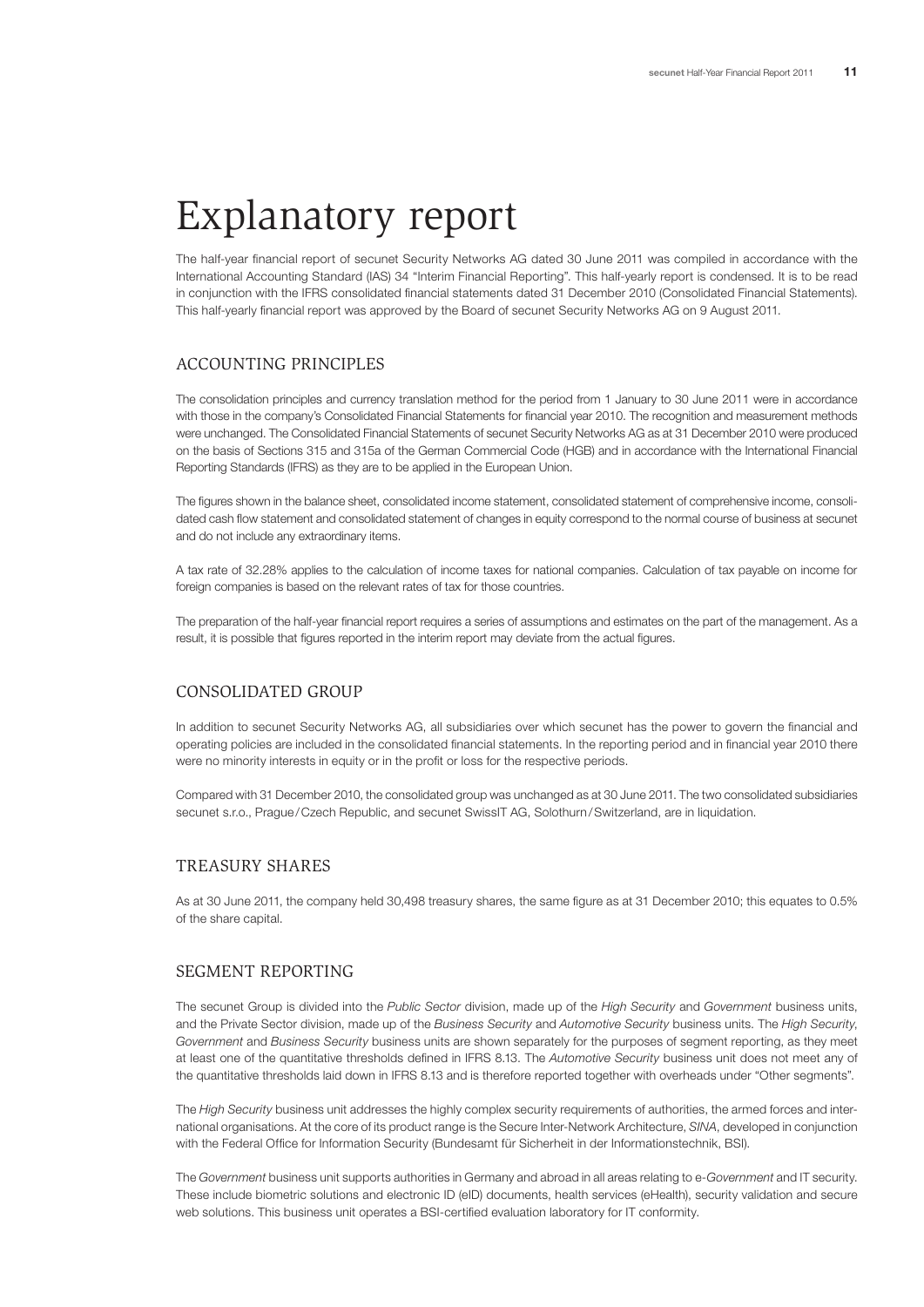The staff of the *Business Security* business unit focus on security issues affecting industrial companies. Its product line includes identity management systems, qualified mass signature solutions for electronic invoicing, public key infrastructures and network security. In all areas, analyses, consulting and complete solutions are tailored to each customer's specific requirements.

The *Automotive Security* business unit deals with the IT security issues facing automotive manufacturers. With more and more vehicle functions now being computerised, it is becoming increasingly important for both automotive manufacturers and suppliers to ensure that built-in hardware and software components are protected against unauthorised changes.

| Segment report<br>H1 2011<br>in kEuro  | High<br><b>Security</b> | Government | <b>Business</b><br><b>Security</b> | Other<br>segments | <b>Consolidation</b> | secunet   |
|----------------------------------------|-------------------------|------------|------------------------------------|-------------------|----------------------|-----------|
| Segment revenue external               | 9,398                   | 7,425      | 3,515                              | 791               | 609                  | 21,739    |
| Segment revenue internal               | 0                       | 0          | 850                                | 5                 | $-855$               | $\circ$   |
| Segment result before<br>apportionment | $-35$                   | 2,080      | 891                                | $-4,677$          | 894                  | $-847$    |
| Apportionment                          | $-1,710$                | $-1,389$   | $-1,076$                           | 4,174             | 0                    | 0         |
| Segment result (EBIT)                  | $-1,745$                | 692        | $-185$                             | $-503$            | 894                  | $-847$    |
| Interest result                        |                         |            |                                    |                   |                      | 44        |
| Foreign currency gains/losses          |                         |            |                                    |                   |                      | $-21$     |
| Earnings before tax (EBT)              |                         |            |                                    |                   |                      | $-824$    |
| Goodwill                               | 1,339                   | 773        | 838                                | 0                 | $\circ$              | 2,950     |
| Depreciation and amortisation          | $-184$                  | $-34$      | -95                                | $-270$            | 98                   | $-484$    |
| <b>Significant expenses</b>            |                         |            |                                    |                   |                      |           |
| Personnel expenses                     | $-3,266$                | $-2,869$   | $-2,452$                           | $-2,292$          | 155                  | $-10,723$ |
| Cost of materials                      | $-3,875$                | $-1,442$   | $-452$                             | $-359$            | 112                  | $-6,015$  |
|                                        |                         |            |                                    |                   |                      |           |

| Segment report |  |  |
|----------------|--|--|
|                |  |  |

| H <sub>1</sub> 2010<br>in kEuro        | High<br><b>Security</b> | Government | <b>Business</b><br><b>Security</b> | Other<br>segments | <b>Consolidation</b> | secunet   |
|----------------------------------------|-------------------------|------------|------------------------------------|-------------------|----------------------|-----------|
| Segment revenue external               | 14,879                  | 6,994      | 3,381                              | 598               | $-26$                | 25,824    |
| Segment revenue internal               | 0                       | 0          | 857                                | 15                | $-872$               | $\circ$   |
| Segment result before<br>apportionment | 2,689                   | 1,263      | 770                                | $-5,032$          | 175                  | $-134$    |
| Apportionment                          | $-1,713$                | $-1,549$   | $-1,339$                           | 4,602             | 0                    | $\circ$   |
| Segment result (EBIT)                  | 976                     | $-286$     | $-569$                             | $-430$            | 175                  | $-134$    |
| Interest result                        |                         |            |                                    |                   |                      | 19        |
| Foreign currency gains/losses          |                         |            |                                    |                   |                      | $\circ$   |
| Earnings before tax (EBT)              |                         |            |                                    |                   |                      | $-115$    |
|                                        |                         |            |                                    |                   |                      |           |
| Goodwill                               | 1,339                   | 773        | 838                                | 0                 | $\circ$              | 2,950     |
| Depreciation and amortisation          | $-146$                  | -36        | $-104$                             | $-276$            | 98                   | $-464$    |
|                                        |                         |            |                                    |                   |                      |           |
| <b>Significant expenses</b>            |                         |            |                                    |                   |                      |           |
| Personnel expenses                     | $-2,992$                | $-3,238$   | $-2,697$                           | $-2,434$          | $-5$                 | $-11,366$ |
| Cost of materials                      | $-7,703$                | $-1,542$   | $-545$                             | $-67$             | 202                  | $-9,655$  |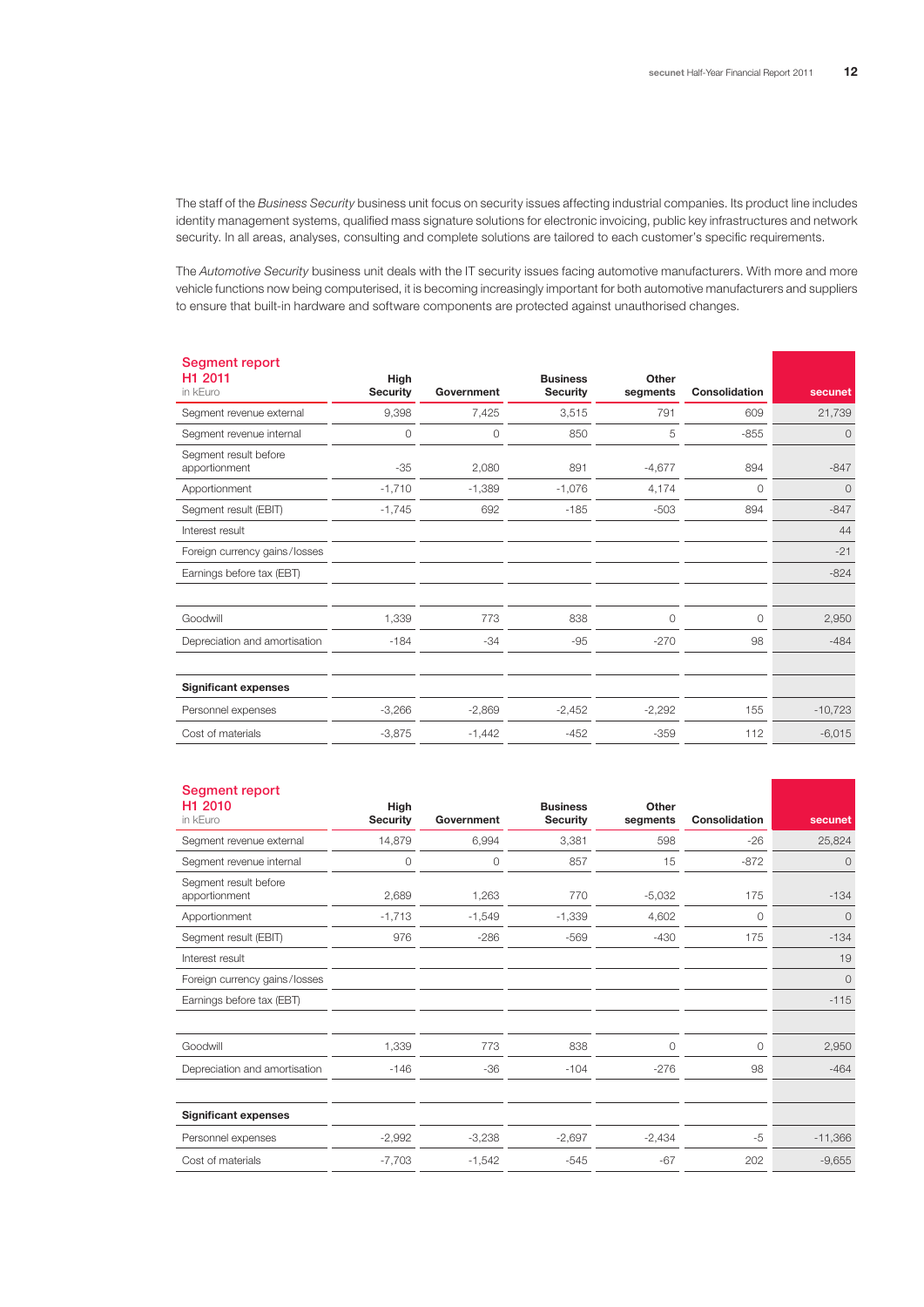Internal sales show the sales relationships between the segments. The transfer prices are essentially in line with the prices for third-party transactions.

Consolidation primarily involves the elimination of intra-group assets, liabilities, income and expenses. The accounting principles for the segments are identical to those used for the consolidated financial statements. Using apportionments, expenses (e.g. overhead costs) that are not directly allocable to the reportable segments are allocated to the reportable segments. The segments are managed on the basis of the segment results prior to this apportionment.

With the exception of non-essential components, the segments' assets are focused on the domestic market. There were no significant changes to the segment assets as at the reporting date.

### RELATED PARTY DISCLOSURES

The consolidated companies within the secunet Group have an association with their main shareholder, Giesecke & Devrient GmbH, Munich, in the course of their normal business activities. No special discounts are offered, all transactions being conducted at normal market rates.

In the first six months of 2011, no Management Board members were promised or granted any benefits by a third party in respect of their activity as members of the Management Board. In the first six months of 2011, the members of the Supervisory Board did not receive any other remuneration (over and above the Supervisory Board remuneration as regulated in the Articles of Association of secunet Security Networks) or benefits for services provided personally, in particular consulting and agency services. Neither the members of the Management Board nor the members of the Supervisory Board received any loans from the company.

## EVENTS AFTER THE REPORTING DATE

There were no significant events after the reporting date.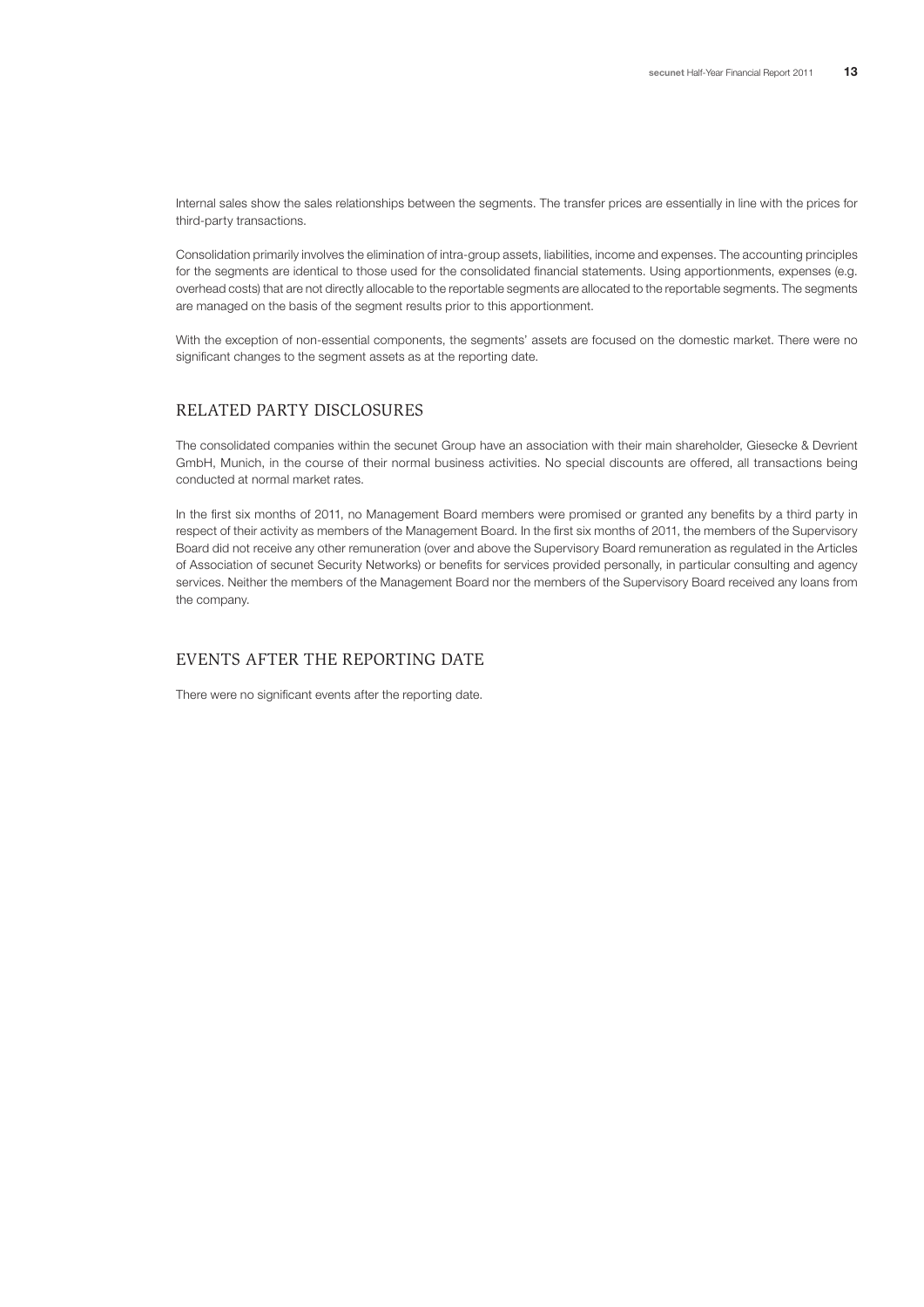# Review Report

## TO SECUNET SECURITY NETWORKS AG

We have reviewed the condensed consolidated group interim report, comprising the consolidated balance sheet, the consolidated income statement, the consolidated statement of recognised income and expenses, the consolidated statement of changes in equity, the consolidated cash flow statement and selected explanatory notes, together with the interim group management report of secunet Security Networks AG, Essen, for the period from 1 January to 30 June 2011, which are the components of the half-year financial report pursuant to Section 37w of the German Securities Trading Act. The company's legal representatives are responsible for the preparation of the condensed consolidated interim financial statements in accordance with the IFRS standards for interim reporting as applicable in the EU, and of the interim management report for the group in accordance with the provisions of the German Securities Trading Act applicable to interim group management reports. Our responsibility is to issue a review report on the condensed consolidated interim financial statements and on the interim group management report based on our review.

We conducted our review of the condensed consolidated interim financial statements and the interim group management report in accordance with the generally accepted standards for the review of financial statements in Germany promulgated by the Institut der Wirtschaftsprüfer (IDW). These standards require that we plan and perform the review to obtain some degree of certainty, through critical evaluation, that the condensed consolidated interim financial statements have been prepared, in all material respects, in accordance with the IFRS applicable to interim financial reporting as they apply in the EU and that the interim group management report has been prepared, in all material respects, in accordance with the provisions of the German Securities Trading Act applicable to interim group management reports. A review is limited primarily to inquiries of company personnel and analytical procedures and thus provides less assurance than an audit. Since, in accordance with the terms of our engagement, we have not performed a financial statement audit, we cannot express an audit opinion.

On the basis of our review, no matters have come to our attention that cause us to presume that the condensed consolidated interim financial statements have not been prepared, in all material respects, in accordance with the IFRS applicable to interim financial reporting as they apply in the EU nor that the interim group management report has not been prepared, in all material respects, in accordance with the provisions of the German Securities Trading Act applicable to interim group management reports.

Essen, 9 August 2011

KPMG AG Wirtschaftsprüfungsgesellschaft

Auditor Auditor

Salzmann Drinhausen